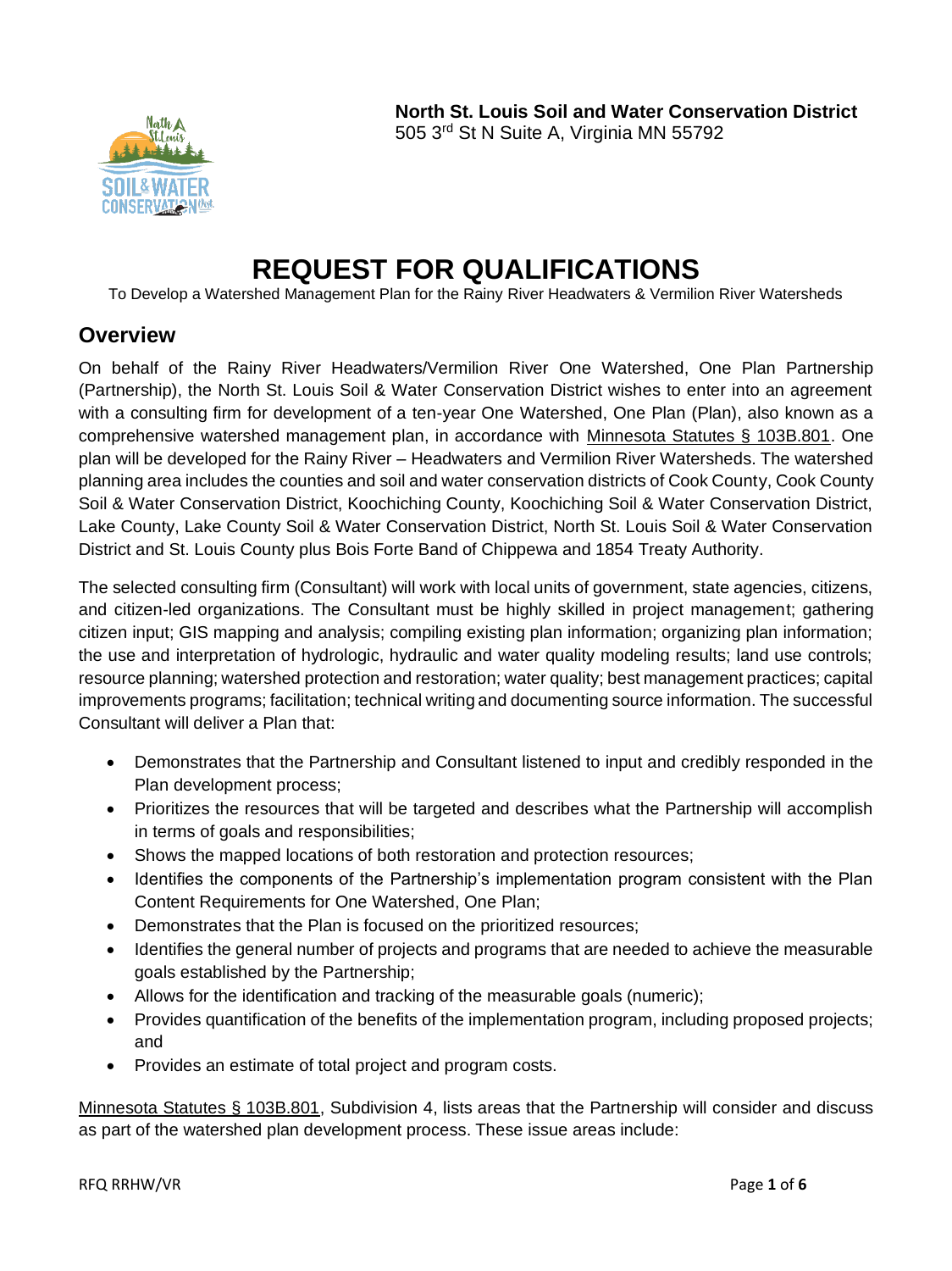- Surface water and ground water quality protection, restoration, and improvement, including prevention of erosion and soil transport into surface waters.
- Restoration, protection, and improvement of surface water and groundwater storage and retention systems.
- Promotion of groundwater recharge.
- Flood damage reduction, especially to minimize future public expenditures needed to correct flooding problems.
- Wetland enhancement, restoration, and establishment.
- Shoreland and riparian zone management and buffers.
- Protection and enhancement of fish and wildlife habitat and water recreational facilities.

However, our local water planning process is not limited to these issues. Broad issue areas that may also be identified for inclusion in the watershed planning process include:

- Soil health
- Altered hydrology
- Maintenance of core services; understanding of local capacity
- Water supply (protect, provide, and conserve)
- Drinking water supply
- Drainage system management
- Wastewater management
- Drought mitigation and wildfire risk
- Education, outreach, and civic engagement
- Contaminants of emerging concern
- Emerging issues
- Resiliency and risk management
- Invasive species management
- Climate change
- Forestry

The list above is not all-inclusive. Any land- and water-related issue could be part of the Plan. Further, issues may also include addressing administrative priorities (e.g., establishment of uniform local policies and controls in the watershed) or fiscal challenges (e.g., minimizing public capital expenditures in resolving problems in areas such as flood control or water quality protection).

Underlying themes within these requirements are the intent for the watershed-based plan to be succinct, with a thorough and science-based process used in development, and an emphasis on the implementation schedule and implementation programs. For example, the information found in a Land and Water Resources Inventory is extremely valuable to the planning process and ultimate implementation of the actions in the Plan; however, the majority of this information will be incorporated into the final Plan document by reference.

Finally, for this planning process, the successful Consultant will have demonstrated experience in the use and interpretation of GIS-based habitat evaluation models, hydrologic and hydraulic models, and water quality models. The tools utilized in developing a capital improvements program must be able to demonstrate prioritized, targeted, and measurable outcomes.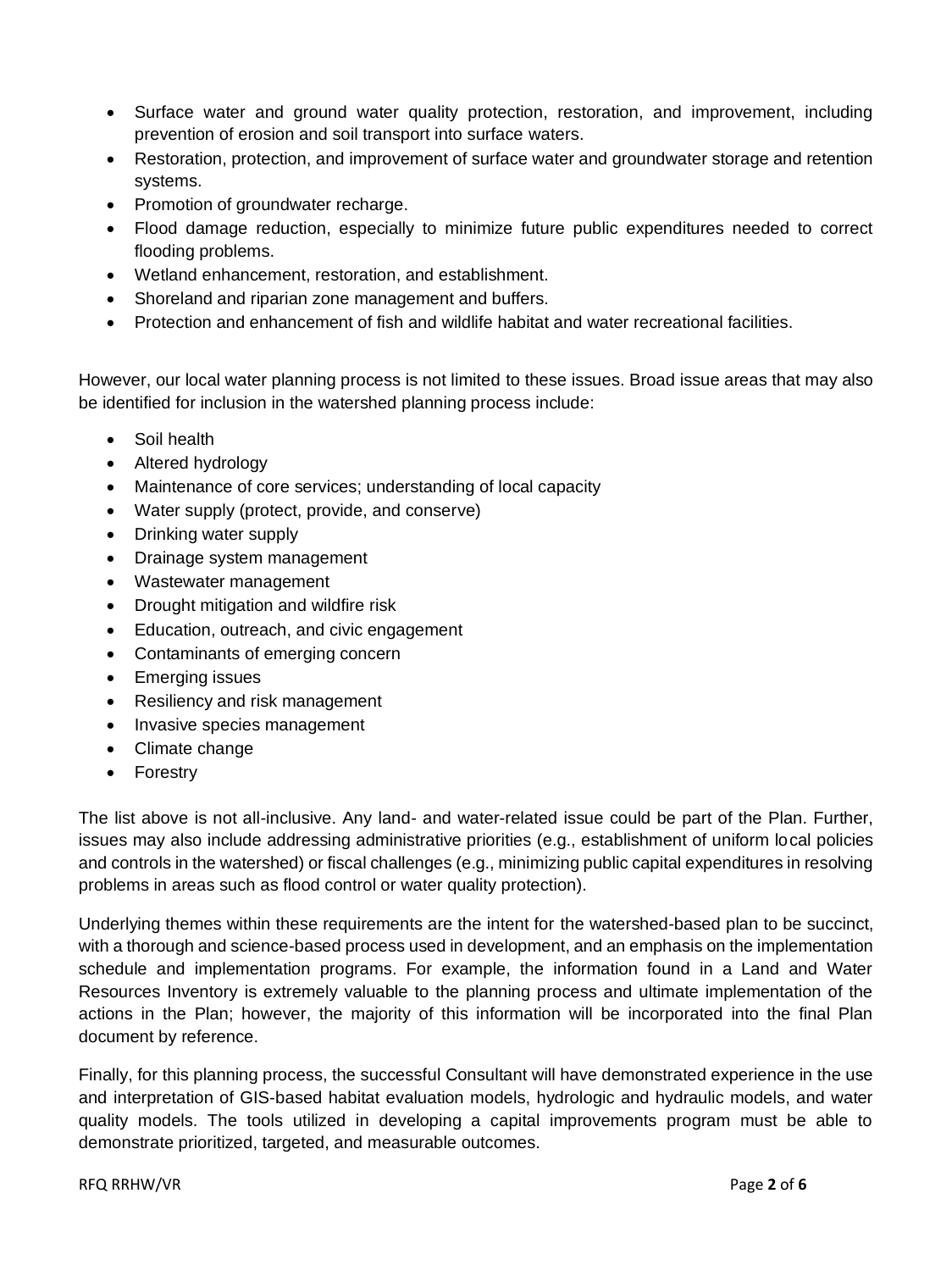# **Understanding**

This project is a comprehensive watershed management planning process, supported by the Minnesota Board of Water and Soil Resources (BWSR) and taking place for the Rainy Rivers Headwaters & Vermilion River Watershed Planning Area as delineated in the attached [Partnership Boundary Map](https://1drv.ms/b/s!AnZQqhBLZDlFgf8yxvCnvpmjHd9X6w)*.* The Consultant hired for plan writing services will be responsible for compiling available information as well as data generated by the Partnership's Planning Work Group, Steering Team and in the Partnership's Advisory and Policy Committee meetings; drafting a comprehensive watershed management plan; and editing that plan based on input from the Partnership's Advisory and Policy Committees into the final product to be submitted to BWSR for approval. The contracted plan writer will participate in a set number of meetings with the Watershed Policy and Advisory Committees. Meeting facilitation throughout the process will be led by North St. Louis SWCD or designee, except for the public hearings which the Consultant will lead. Information generated at the meetings will form the basis from which the Advisory and Policy Committees will create the Plan content, and the selected plan writing Consultant will be responsible for drafting a plan containing all required content. The selected Consultant will follow the requirements of [Minnesota Statutes](https://www.revisor.mn.gov/statutes/?id=103B.801)  [§103B.801](https://www.revisor.mn.gov/statutes/?id=103B.801) and the Plan Content Requirements for One Watershed, One Plan, version 2.1, adopted August 29, 2019, which can be found at: [http://www.bwsr.state.mn.us/planning/1W1P/index.html.](http://www.bwsr.state.mn.us/planning/1W1P/index.html)

# **General Parameters**

- 1. This is a qualifications-based selection. A final scope, schedule, and budget will be negotiated with the successful Consultant. Only one Consultant will be selected to provide all services requested. The Consultant will be required to enter into a contract with the North St. Louis Soil & Water Conservation District on behalf of Rainy River Headwaters/Vermilion River Partnership.
- 2. Plan writing services will be provided by the Consultant with assistance and guidance from the steering committee. Meeting facilitation services will be provided by the Partnership. The consultant will preside at all public hearings. Tools for prioritizing, targeting and measuring will be provided by the Consultant. See page 6 for additional consultant responsibilities.
- 3. The *[Plan Development Work Plan](https://1drv.ms/w/s!AnZQqhBLZDlFgfdLJvdaVTo3gFhwXg?e=rk3wbR)* outlines the task, lead, and the timeframe for task completion. It is anticipated that the Consultant hired will start at Task 2.1 and end at Task 3.2 of the Work Plan.
- 4. The final Plan will be outcome-based. The Consultant will work with the Partnership to 1) identify specific project locations; 2) provide an analysis of project load reduction benefits at multiple locations that have been identified as resource concerns; 3) develop estimated costs for the implementation of the practices; and 4) provide a comparison of the proposed reductions to measurable goals.
- 5. The selected Consultant will lead aggregating, evaluating, and mapping existing watershed data, including interpretation of the results from watershed models that have been completed. A partial list of existing plans and studies that are to be incorporated into the Plan includes:
	- a. Stressor Identification Report for each watershed
	- b. Watershed Monitoring and Assessment Report for each watershed
	- c. TMDL report for each watershed
	- d. WRAPS report for each watershed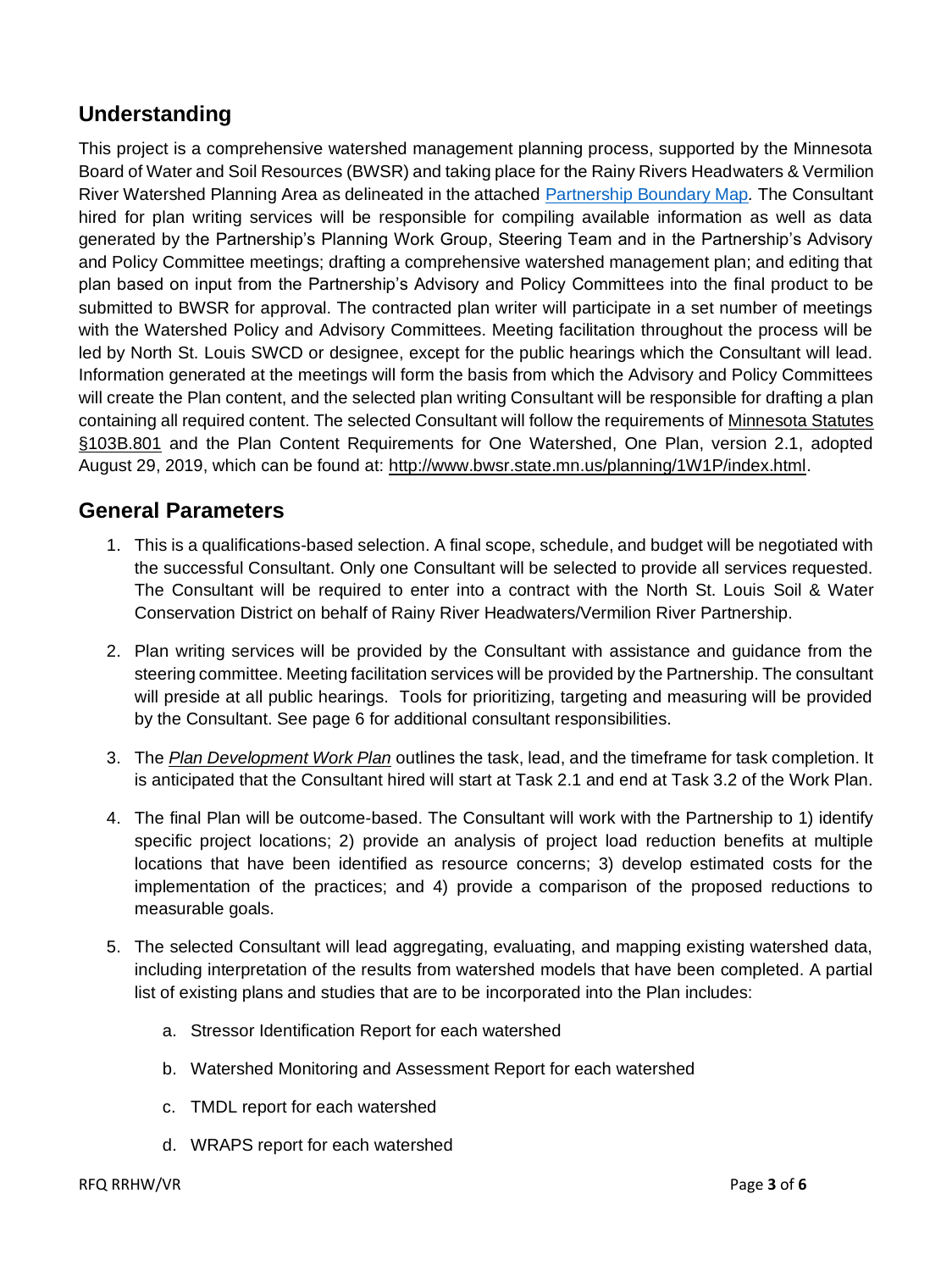- e. Rainy HW, Vermilion, and Rainy Lake Watershed HSPF model updates: December 2020
- f. The status of coldwater fish in Dunka River (RRHW)
- g. Paleolimnological Study of Myrtle Lake (VR)
- h. A landscape stewardship plan for the planning area, when completed.
- 6. The estimated number of meetings which the Consultant will need to attend is 15-18. The final number of meetings and the specific role (preparation of agendas, maps, figures, meeting notes, technical facilitation) of the Consultant will be set during negotiation of a scope, schedule, and budget with the successful Consultant. The meetings to be attended may include:
	- a. Advisory Committee meetings (support)
	- b. Policy Committee meetings (support)
	- c. Public Hearings (co-lead)
- 7. The draft and final plans will be developed within the parameters outlined in the One Watershed, One Plan Operating Procedures and Plan Content Requirements, version 2.1, adopted August 29, 2019, found at: [www.bwsr.state.mn.us/planning/1W1P/index.html.](http://www.bwsr.state.mn.us/planning/1W1P/index.html)
- 8. The ideal [timeline](https://1drv.ms/x/s!AnZQqhBLZDlFgfdM2vzsvMVc499T0Q?e=IEvRvs) is for work to begin in June 2022 with final plan submitted to BWSR in late 2023.

# **Request for Qualifications (RFQ) Schedule**

Publication of Request for Qualifications – May 5, 2022 Responses Due: Thursday, May 26, 2022 at noon Interviews with steering team leads: Wednesday, June 1, 2022 Notification of Selection – by Monday, June 6, 2022 Contract Signature and Notice to Proceed will be issued after board approval on June 8, 2022

### **Responses Due**

Interested parties should email one (1) electronic copy with the subject line *RFQ RRHW/VR* to Becca Reiss at:

Becca Reiss North St. Louis Soil & Water Conservation District 505 3rd St N, Ste A Virginia MN 55792 [becca@nslswcd.org](mailto:becca@nslswcd.org)

Submittals are due by Thursday, May 26, 2022 no later than noon CDT. All electronic submittals must be in a .docx or .pdf format.

### **Submission Questions and Clarifications**

You may contact Becca Reiss at [becca@nslswcd.org,](mailto:becca@nslswcd.org) if you have questions or require clarification on any topics in this RFQ. All questions must be in writing and are due by Friday, May 20, 2022.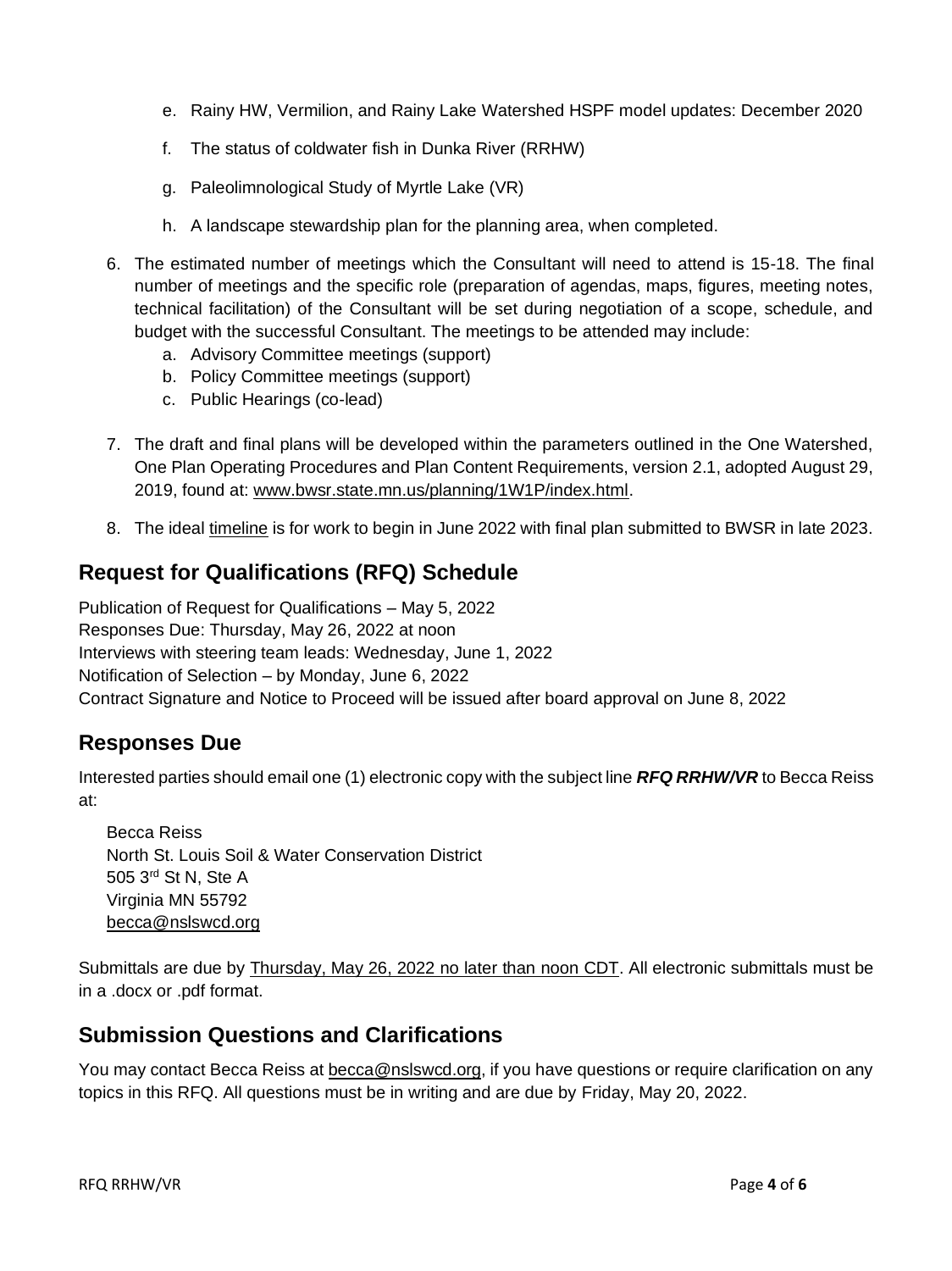# **RFQ Submittal Format**

The maximum page length for the Qualifications submittal is 5 pages. The suggested RFQ content includes:

Cover Letter Approach to Scope of Services Assigned Personnel and Roles Quote for services described Relevant Projects

Also, submit a sample of a similar planning process and completed document. This document may be electronic or be a link to a website where the document can be viewed.

**Proposal Format:** Font: minimum size is 11 point; Page Limit: 5 pages; one side of an 8 1/2" x 11" piece of paper equals one page

**Approach to Scope of Services**: Describe how service will be provided. Include a detailed listing and description of tasks, assigned staff, assumptions, and deliverables.

**Assigned Personnel and Roles:** Identify the assigned staff, their background and experience, and their roles and responsibilities for the project. The Consultant will not change project staff assigned to this project without prior written approval by the Partnership.

**Experience and Capacity**: Demonstrate your firm's ability to provide the required services and the proposed cost to do so. Submit a sample of a similar planning process and completed document. This document may be electronic or be a link to a website where the document can be viewed.

The Rainy River Headwaters/Vermilion River Partnership reserves the right to disqualify any proposals/proposers that do not follow the content and format as described above.

# **Selection of Consultant**

The Rainy River Headwaters/Vermilion River Partnership intends to negotiate a final scope, schedule, and budget with the highest-rated Consultant. The Partnership reserves the right to negotiate a final scope, schedule, and budget with the next highest rated firm if it is unable to reach agreement with the first firm.

### **Disclaimer**

The Rainy River Headwaters/Vermilion River Partnership retains the right to modify or cancel this solicitation at its own discretion. This RFQ in no way obligates the Partnership or the North St. Louis Soil & Water Conservation District to enter into a contract. Proposers are responsible for all of their own costs for preparing a response to this RFQ document.